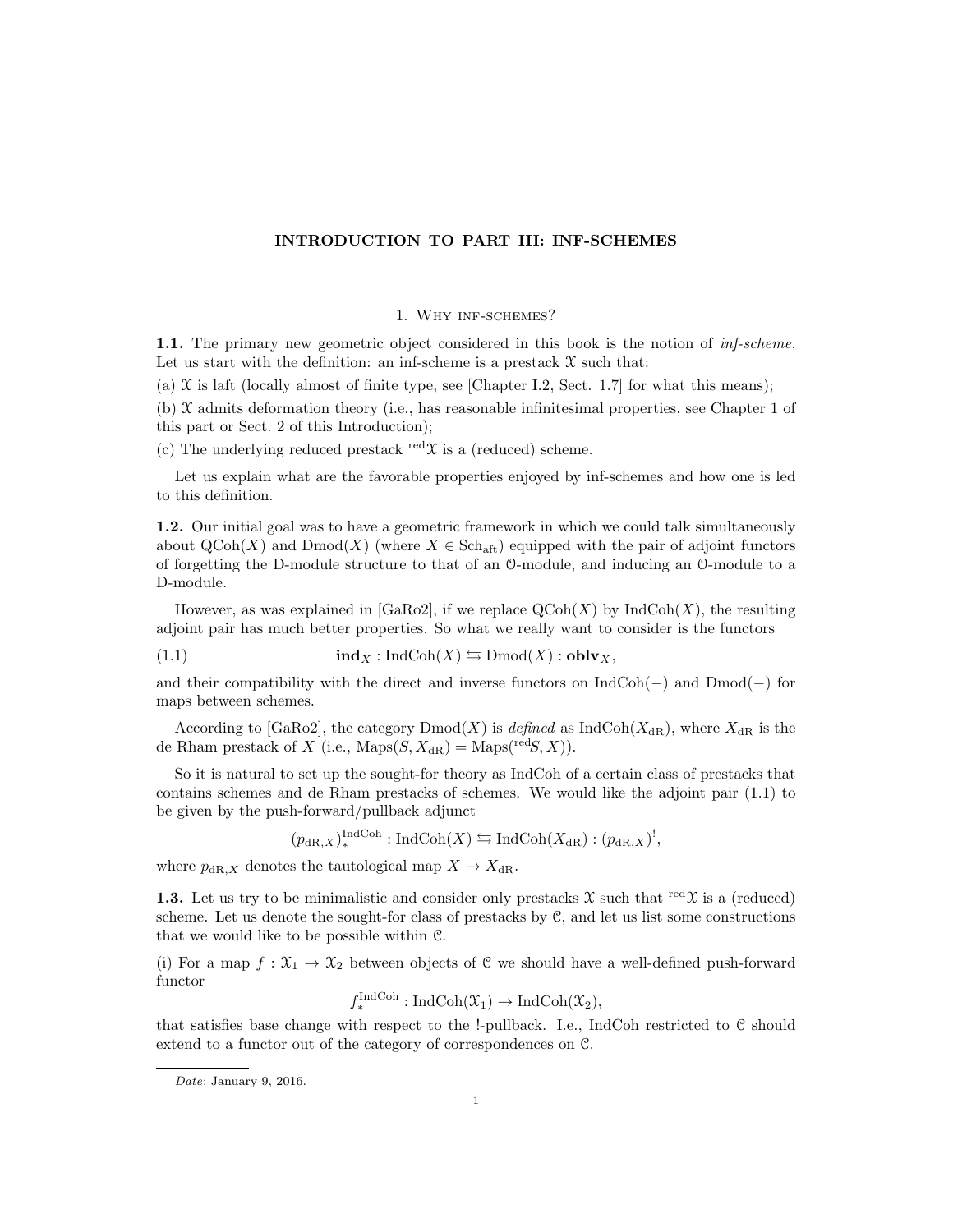(ii) Since we want to talk about base change, C should contain fiber products. Now, for a scheme X, the fiber product  $X \underset{X_{dR}}{\times} X$  is the formal completion  $X^{\wedge}$  of X in  $X \times X$ . Hence, it is natural to ask that C contain formal schemes, i.e., ind-schemes, whose underlying reduced prestacks are (reduced) schemes.

(iii) Having included in C all formal schemes, one's appetite grows a little more. Let G be a formal groupoid over a scheme  $X$  that belongs to  $C$ . One would like to be able to form the quotient of X by  $\mathcal G$ , which is still a prestack in our class  $\mathcal C$ . For example, the quotient of X of  $X^{\wedge}$  should give us back  $X_{\text{dR}}$ .

(iv) Finally, we would like to have a description of formal group-objects in C over a scheme X in terms of their Lie algebras. As will be explained in [Chapter III.1], the latter, being tangent spaces at the unit section, are objects of  $IndCoh(X)$ . So by a 'Lie algebra' we should understand a Lie algebra in the symmetric monoidal category  $\text{IndCoh}(X)$  with respect to the ! ⊗-tensor product.

1.4. As we will eventually see in Part IV of the book, properties (iii) and (iv) will force us to include into our class  $\mathcal C$  all inf-schemes  $\mathcal X$ , defined as above.

However, one can consider it a strike of luck that as general a definition as one given in Sect. 1.1 above produces a workable notion, i.e., IndCoh on inf-schemes has the properties mentioned above.

# 2. DEFORMATION THEORY

The definition of inf-schemes involves the notion of *admitting deformation theory*. In Chapter 1 of this part of the book we make a review of deformation theory.

**2.1.** A prestack  $X$  is said to admit deformation theory if:

(i) X is convergent, i.e., for  $S \in Sch$ , the map

$$
\mathrm{Maps}(S, \mathcal{X}) \to \lim_{n} \mathrm{Maps}({}^{\leq n}S, \mathcal{X})
$$

is an isomorphism. (In other words, the values of  $\mathfrak X$  on all affine schemes are completely determined by its values on eventually coconnective affine schemes.)

(ii) For a push-out diagram

$$
S_1 \longrightarrow S_2
$$
  

$$
\downarrow \qquad \qquad \downarrow
$$
  

$$
S'_1 \longrightarrow S'_2,
$$

of affine schemes, where the map  $S_1 \to S'_1$  (and, hence, also  $S_2 \to S'_2$ ) is a nilpotent embedding, the corresponding diagram

$$
\text{Maps}(S_1, \mathcal{X}) \longleftarrow \text{Maps}(S_2, \mathcal{X})
$$
\n
$$
\uparrow \qquad \qquad \uparrow
$$
\n
$$
\text{Maps}(S'_1, \mathcal{X}) \longleftarrow \text{Maps}(S'_2, \mathcal{X}),
$$

is a pull-back diagram.

In condition (ii), we remind that a map of affine schemes  $S \to S'$  is said to be nilpotent embedding if the corresponding map of classical schemes  ${}^{c}S \rightarrow {}^{c}S'$  is a closed embedding with a nilpotent ideal of definition.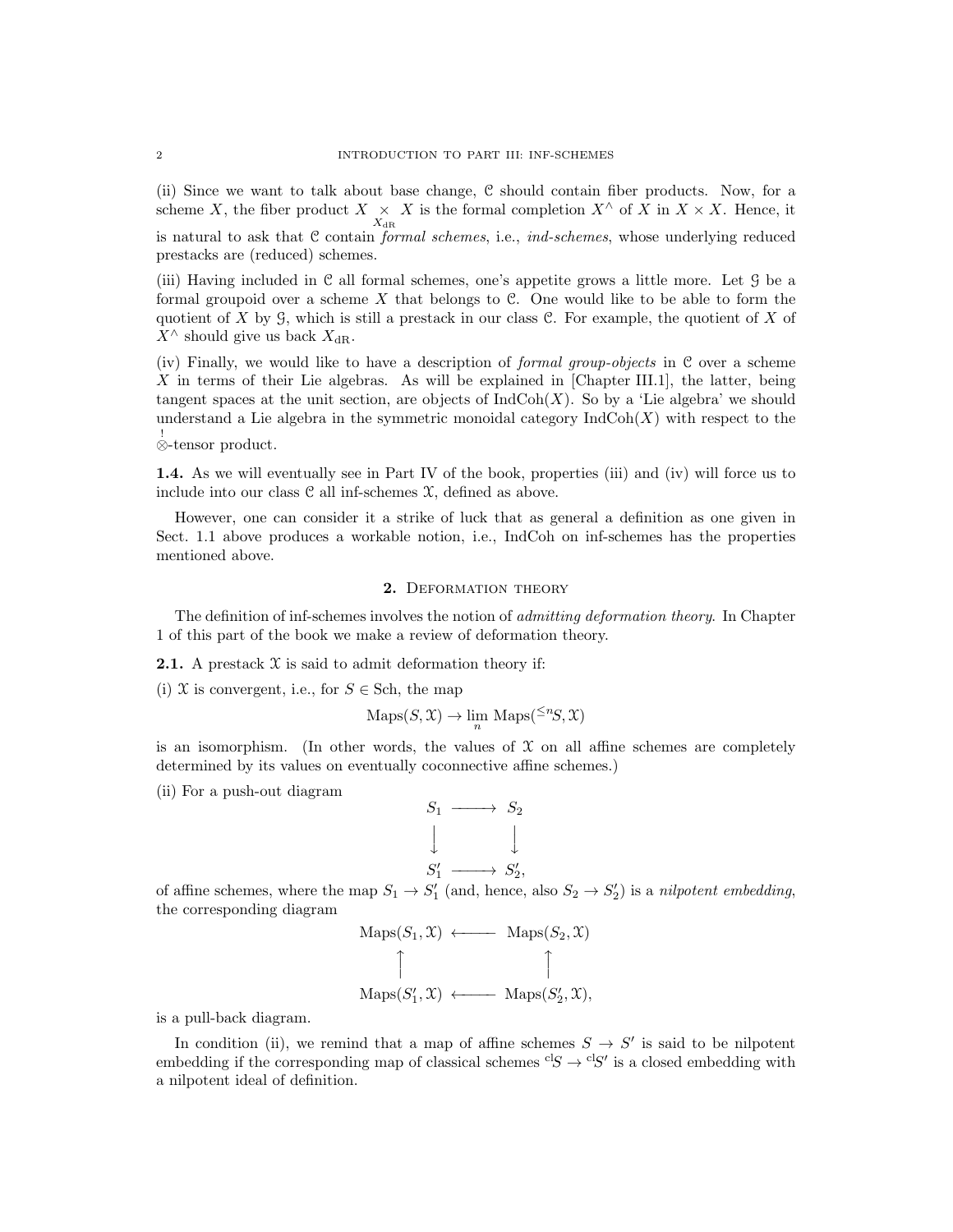We also remind that if

$$
S_1 = \text{Spec}(A_1), S_2 = \text{Spec}(A_2), S'_1 = \text{Spec}(A'_1), S'_2 = \text{Spec}(A'_2),
$$

then to be a push-out diagram means that the map

$$
A'_2 \to A'_1 \underset{A_1}{\times} A_2
$$

should be an isomorphism in Vect<sup> $\leq 0$ </sup>.

2.2. The above way of formulating what it means to admit deformation theory may at first appear mysterious (why these push-outs, and who has ever seen push-outs in algebraic geometry anyway?). And indeed, the more common definition, and the one we give in [Chapter III.1, Sect. 7] is different (but, of course, equivalent). The advantage of the definition given above is that it is concise.

It turns out that the infinitesimal behavior of a prestack that admits deformation theory is goverened by its pro-cotangent complex, where the latter is a functorial assignment for any

$$
S \xrightarrow{x} \mathfrak{X} \in \text{Sch}_{/\mathfrak{X}}
$$

of an object  $T^*_x(\mathfrak{X}) \in \mathrm{Pro}(\mathrm{QCoh}(S^-))$ . The precise meaning of the words 'governed by' is explained in the Introduction to [Chapter III.1].

Here we just say informally that, say when  $\mathfrak X$  is laft, the knowledge of the values of  $\mathfrak X$  on reduced affine schemes and some linear data (expressible in terms of the pro-cotangent complex of  $X$ ) allows to recover the values of  $X$  on all schemes.

2.3. Going back to inf-schemes, requiring the condition that they admit deformation theory makes them reasonable objects: by condition (c) in Sect. 1.1, the values of an inf-scheme  $\mathfrak X$ on a reduced scheme are given by a scheme  $X = \text{red} \chi$ , and when we want evaluate X on an arbitrary scheme  $S$ , the fibers of the map

$$
Maps(S, \mathcal{X}) \to Maps(^{\text{red}}S, \mathcal{X}) \simeq Maps(^{\text{red}}S, X)
$$

are controlled by linear data.

### 3. Inf-schemes

In Chapter 2 we introduce inf-schemes and study their basic properties. The main results of this chapter are Theorems 4.1.3 and 4.2.5. Here we will informally explain what these theorems say.

**3.1.** Let X be an inf-scheme such that  $\text{red}\mathfrak{X} = X \in \text{redSch}$ . Consider the full subcategory

$$
(\mathrm{Sch}_{\mathrm{aff}})_{\mathrm{nil-isom \, to} \, \mathfrak{X}} \subset (\mathrm{Sch})_{/\mathfrak{X}}
$$

consisting of those maps  $Z \to \mathfrak{X}$  that are *nil-isomorphisms*, i.e., induce an isomorphism  $\text{red}_Z \rightarrow \text{red} \gamma = X.$ 

The assertion of [Chapter III.2, Theorem 4.1.3] (in the guise of [Chapter III.2, Corollary 4.3.3]) is that the resulting map

$$
\underset{Z \in (\text{Sch}_\text{aft})_{\text{nil-isom to } X}}{\text{colim}} Z \to \mathfrak{X}
$$

is an isomorphism of prestacks.

The latter means, by definition, that for an *affine* scheme S, the map

(3.1) colim  

$$
Z \in (\text{Sch}_{\text{aff}})_{\text{nil-isom to } X} \text{Maps}(S, Z) \to \text{Maps}(S, \mathcal{X})
$$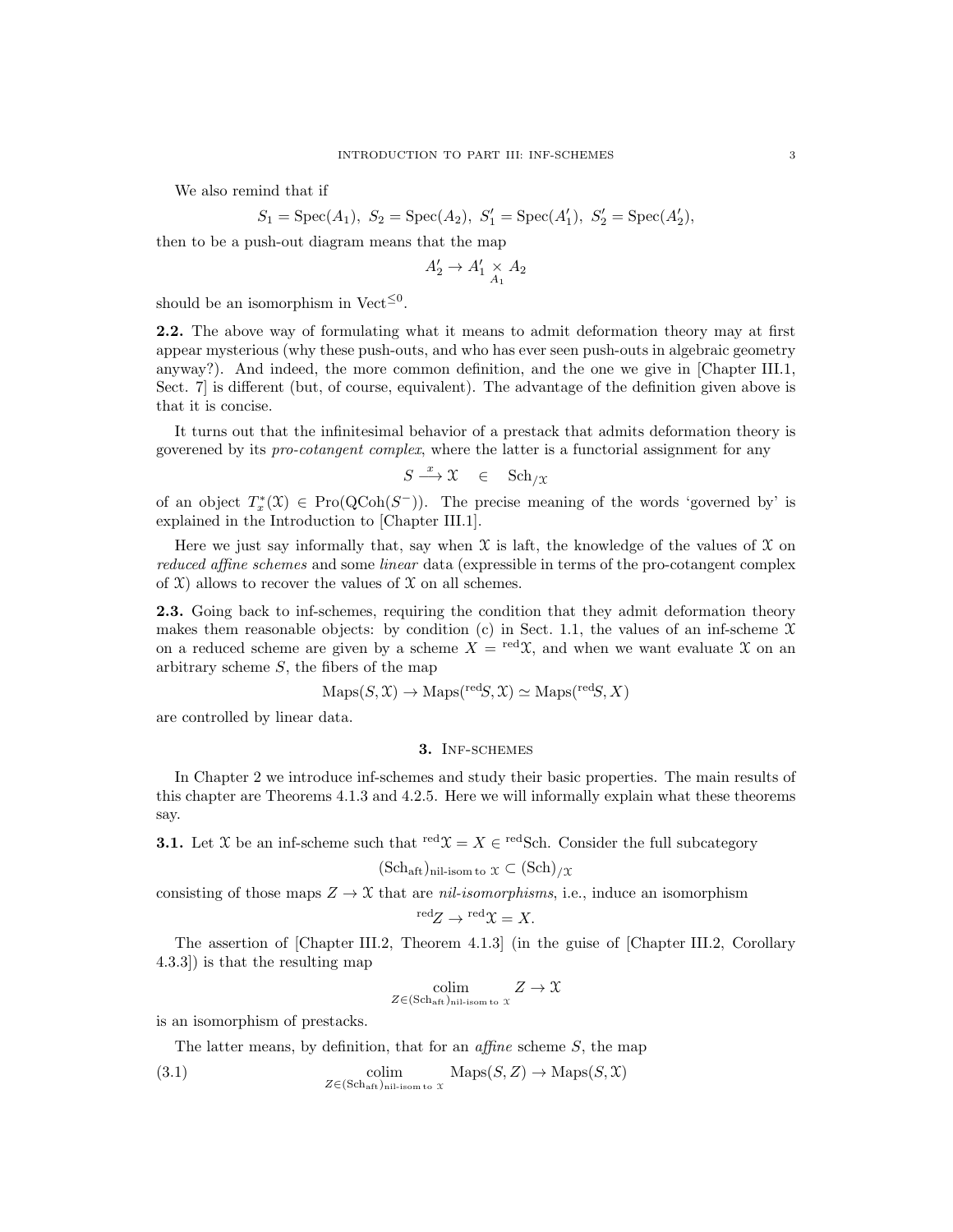is an isomorphism.

Equivalently, for an *affine* scheme S and a map  $S \to \mathfrak{X}$ , the category Factor(x, aft, nil-isom) of its factorizations as

 $S \to Z \to \mathfrak{X}$ 

with  $Z \in \text{Sch}_{\text{aft}}$  and the map  $Z \to \mathfrak{X}$  being a nil-isomorphism, is contractible.

**3.2.** Let us emphasize, however, that it is not true that the map  $(3.1)$  is an isomorphism if S is non-affine. Equivalently, it is *not* true that the category  $Factor(x, \text{aft}, \text{nil-isom})$  is contractible if  $S$  is non-affine.

We remark, however, that in Sects. 1 and 2 we study a more restricted class of objects, commonly called *formal schemes* (but we choose to call *nil-schematic ind-schemes*), for which the map  $(3.1)$  is an isomorphism (and the category Factor $(x, \text{aft}, \text{nil-isom})$  is contractible).

In fact, we consider the full subcategory

 $(\text{Sch}_{\text{aft}})_{\text{nilp-embed into}} \chi \subset (\text{Sch}_{\text{aft}})_{\text{nil-isom to}} \chi,$ 

consisting of those  $Z \to \mathfrak{X}$  that are *nilpotent embeddings*.

We show that if  $\mathfrak X$  is a nil-schematic ind-scheme, then the category  $(\text{Sch}_{\text{aff}})_{\text{nil-embedding}} \chi$  is filtered and the map

$$
\underset{Z \in (\text{Sch}_{\text{aff}})_{\text{nilp-embed into }\mathcal{X}}}{\text{colim}} \ \ \underset{\text{Maps}(S, Z)}{\text{Maps}(S, \mathcal{X})} \rightarrow \text{Maps}(S, \mathcal{X})
$$

is an isomorphism for *any* (i.e., not necessarily affine)  $S \in Sch$ .

Equivalently, for a given  $S \stackrel{x}{\to} \mathfrak{X}$ , the corresponding category Factor(x, aft, nilp-embed) is contractible.

3.3. We will now explain the content of the second main result of this Chapter, namely, [Chapter III.2, Theorem 4.2.5] (in its guise as [Chapter III.2, Corollary 4.4.6]).

Let X be an inf-scheme, such that  $X := \text{red}\mathfrak{X}$  is affine. It follows from Theorem 4.1.3 that X, when viewed as a functor

$$
(\mathrm{Sch}^{\mathrm{aff}})^{\mathrm{op}} \to \mathrm{Spc}
$$

is completely determined<sup>1</sup> by its restriction to the category

$$
\mathrm{Sch}^{\mathrm{aff}} \underset{\mathrm{redSch}^{\mathrm{aff}}}{\times} \{X\}.
$$

In words, the above category is that of affine schemes, whose reduced subscheme is of finite type and is equipped with a map to X.

Now, [Chapter III.2, Theorem 4.2.5] is a converse to the above assertion. Namely, it says that any functor

$$
\left(\operatorname{Sch}^{\operatorname{aff}}\underset{\operatorname{red}\, \operatorname{Sch}^{\operatorname{aff}}}{\times}\{X\}\right)^{\operatorname{op}}\to \operatorname{Spc},
$$

that satisfies deformation theory-like conditions, gives rise to an inf-scheme X with  $\text{red}\chi \simeq X$ .

# 4. Ind-coherent sheaves on inf-schemes

Chapter 3 of this part is a central one for this book. In it we study the category IndCoh on inf-schemes.

<sup>1</sup>Technically, by 'completely determined' we mean 'is the left Kan extension from'.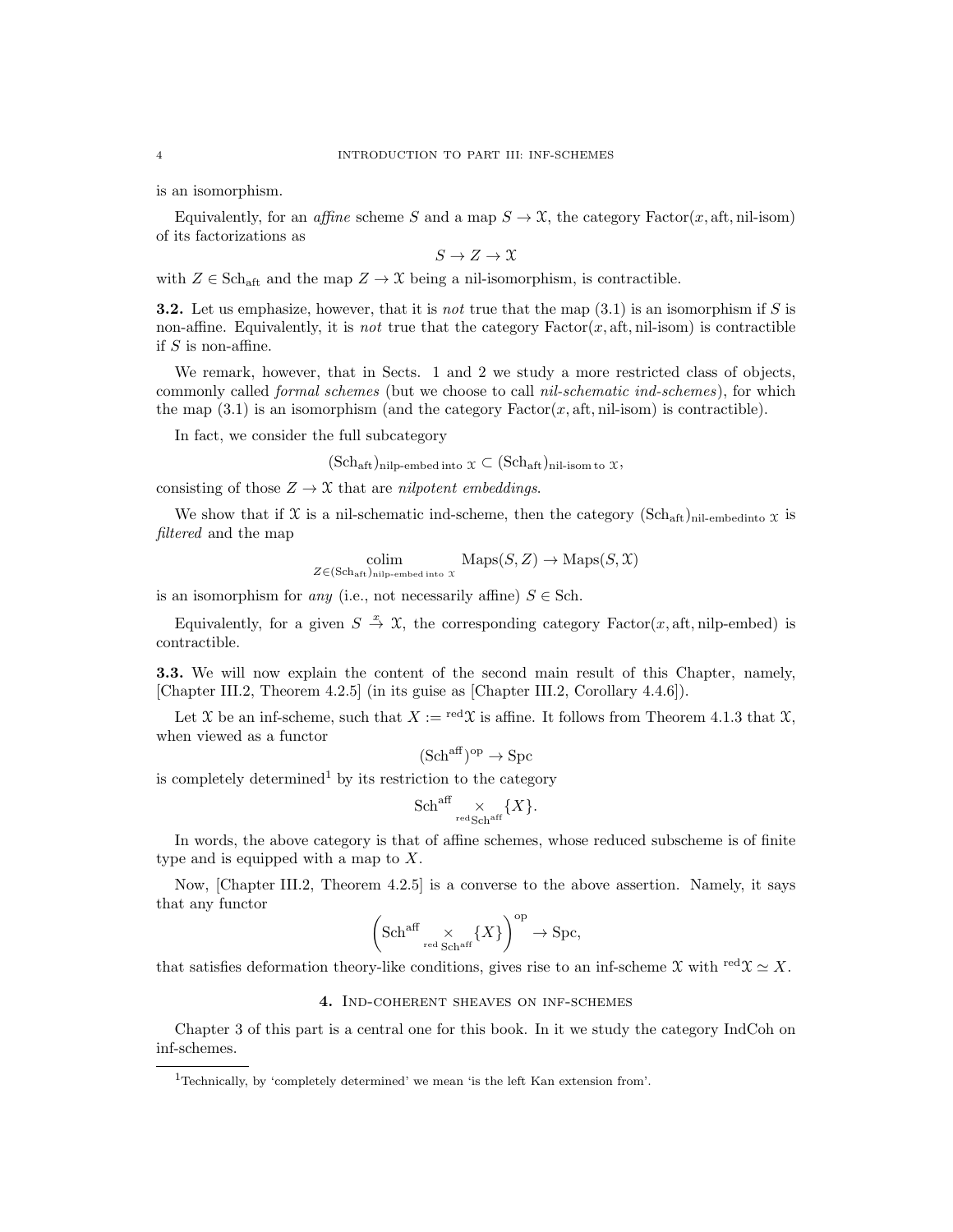4.1. What makes this theory manageable is [Chapter III.2, Theorem 4.1.3] mentioned above. Namely, when we write

$$
\mathfrak{X} \simeq \operatornamewithlimits{colim}_{\alpha \in A} Z_\alpha,
$$

where  $Z_{\alpha} \in \text{Sch}_{\text{aff}}$  and the transition maps  $f_{\alpha,\beta}: Z_{\alpha} \to Z_{\beta}$  are nil-isomorphisms, we have:

$$
\operatorname{IndCoh}(\mathfrak{X}) \simeq \lim_{\alpha \in A^{\rm op}} Z_{\alpha},
$$

where the limit is formed with respect to the functors of !-pullback

$$
f_{\alpha,\beta} \rightsquigarrow f_{\alpha,\beta}^!
$$
: IndCoh $(Z_{\beta}) \rightarrow$ IndCoh $(Z_{\alpha})$ .

The above presentation of  $IndCoh(\mathcal{X})$  as a limit tells what the objects and morphisms are in this category. However, since the functors  $f_{\alpha,\beta}^!$  admit left adjoints, by [Chapter I.1, Proposition 2.5.7] we also have:

(4.1) 
$$
\operatorname{IndCoh}(\mathfrak{X}) \simeq \underset{\alpha \in A}{\operatorname{colim}} \operatorname{IndCoh}(Z_{\alpha}),
$$

where the colimit is formed with respect to the push-forward functors

 $f_{\alpha,\beta} \rightsquigarrow (f_{\alpha,\beta})^{\text{IndCoh}_{*}} : \text{IndCoh}(Z_{\alpha}) \rightarrow \text{IndCoh}(Z_{\beta}).$ 

The latter presentation tells us what it takes to construct a functor *out of* IndCoh( $\mathfrak{X}$ ). Namely, such a functor amounts to a compatible family of functors out of  $IndCoh(X<sub>\alpha</sub>)$ .

4.2. The main construction in Chapter 3 is that of the direct image functor. Namely, let  $f: \mathfrak{X}^1 \to \mathfrak{X}^2$  be a map between inf-schemes. We want to construct the functor

(4.2) 
$$
f_*^{\text{IndCoh}} : \text{IndCoh}(\mathfrak{X}^1) \to \text{IndCoh}(\mathfrak{X}^2).
$$

For example, when  $\mathcal{X}^i = X_{\text{dR}}^i$  where  $X^i \in \text{Sch}_{\text{ft}}$ , the resulting functor will be the de Rham (D-module) direct image.

In Theorem 4.3.2 we show that there exists a functor  $(4.2)$  that is *uniquely* characterized by the requirement that whenever

$$
Z^{1} \xrightarrow{g_{1}} \mathcal{X}_{1}
$$
\n
$$
f' \downarrow \qquad \qquad \downarrow f
$$
\n
$$
Z^{2} \xrightarrow{g_{2}} \mathcal{X}_{2}
$$

is a commutative diagram with  $Z^i \in \text{Sch}_{\text{aff}}$  and the maps  $g^i$  nil-isomorphisms, then the diagram of functors

$$
\operatorname{IndCoh}(Z^1) \xrightarrow{(g_1)^{\operatorname{IndCoh}}}_{*} \operatorname{IndCoh}(\mathfrak{X}_1)
$$
  

$$
(f')_*^{\operatorname{IndCoh}} \downarrow \qquad \qquad \downarrow f_*^{\operatorname{IndCoh}} \downarrow
$$
  

$$
\operatorname{IndCoh}(Z^2) \xrightarrow{(g_2)^{\operatorname{IndCoh}}}_{*} \operatorname{IndCoh}(\mathfrak{X}_2)
$$

commutes, where the functors  $(g_1)_{*}^{\text{IndCoh}}$  are the ones from the presentation (4.1).

4.3. Having constructed direct images, we show that they satisfy the proper base change property. Then, by applying the general machinery from [Chapter V.2, Sect. 1], we show that IndCoh, viewed as a functor out of the category of correspondences

$$
\mathrm{IndCoh}_{(\mathrm{Sch}_\mathrm{aft})^{\mathrm{proper}}_{\mathrm{corr:all;all}}}: (\mathrm{Sch}_\mathrm{aft})^{\mathrm{proper}}_{\mathrm{corr:all;all}} \to \mathrm{DGCat}_{\mathrm{cont}}^{2\text{-}\mathrm{Cat}}
$$

uniquely extends to a functor

$$
(4.3) \qquad \qquad IndCoh_{(indinfSch_{latt})_{\text{corr:all;all}}^{\text{ind-proper}}} : (indinfSch_{latt})_{\text{corr:all;all}}^{\text{ind-proper}} \rightarrow DGCat_{\text{cont}}^{2\text{-Cat}}.
$$